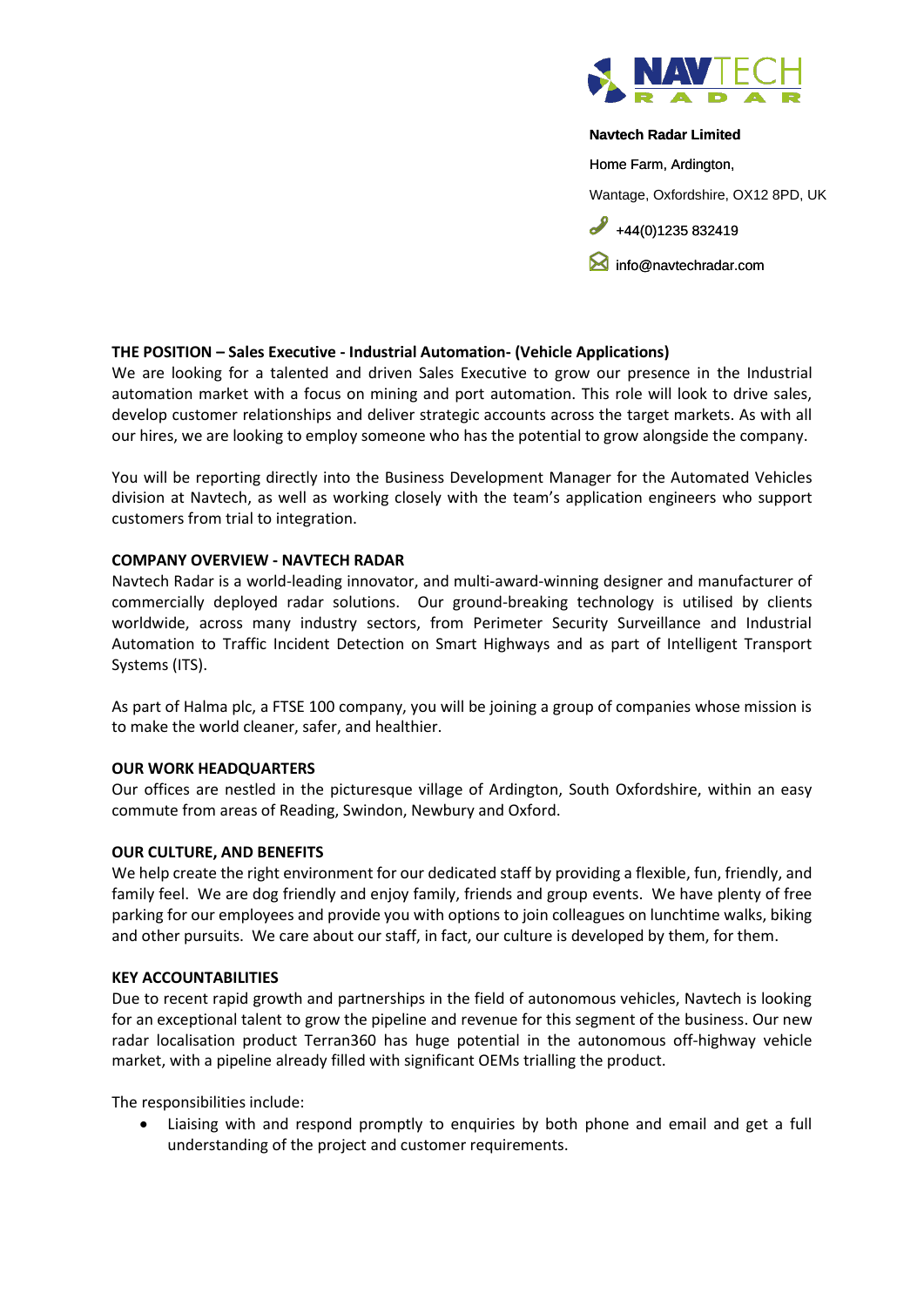

#### **Navtech Radar Limited**

Home Farm, Ardington,

Wantage, Oxfordshire, OX12 8PD, UK

 $+44(0)1235832419$ 

[info@navtechradar.com](mailto:info@navtechradar.com)

- Planning and attending webinars, trade shows, and conferences as required. Mapping out the decision makers & influencers. Ensure all enquiries are logged and followed up.
- Driving the top-line revenue and orders for Terran360 by expanding growth with existing customers, acquiring new customers, and driving upsells by promoting the adoption and use of our products, solutions and services.
- Working closely with the Business Development Manager (BDM) and Application Engineers in the sales process from lead to prospect to close.
- Helping the Business Development Manager execute the company's Go-to-Market strategy.
- Highlighting our vision and opportunity for potential customers through a combination of ROI and qualitive value propositions.
- Helping the department achieve the revenue and profit goals.

### **YOUR COMPETENCIES**

- Excellence: Motivated to drive for results with attention to details
- Productivity: Achieve results with the ability to focus on priorities and adherence to department objectives
- Passion: Positive approach, strong collaborator and with energy to grow
- Aligned: Ability to follow instructions, processes, policies and utilize internal systems/tools to accelerate results
- Customer Experience: Professional presence with an ability to engage, build and own the customer relationships, internally and externally
- A passionate, innovative learner that gets excited about professional growth and being challenged by new opportunities
- Proactive communicator who facilitates efficient cross-team connection at the earliest opportunity, especially when significant problems surface that require long-term action to correct.

## **KNOWLEDGE AND EXPERIENCE**

**Essential**

- 5+ years' experience of sales and account management
- Executive presence with the ability to represent and present in front of an audience
- A strong team player that is passionate about being a part of a fast-moving and entrepreneurial company
- Flexibility and willingness to work within multiple time zones
- Working in a collaborative cross-functional environment
- Invested and proactive in your professional growth, development, and career path
- Strong skills with CRM solutions such as Salesforce, Epicor
- Excellent communication and writing skills with the ability to be both technical and analytical
- Able to adapt to a fast-changing environment and international cultures